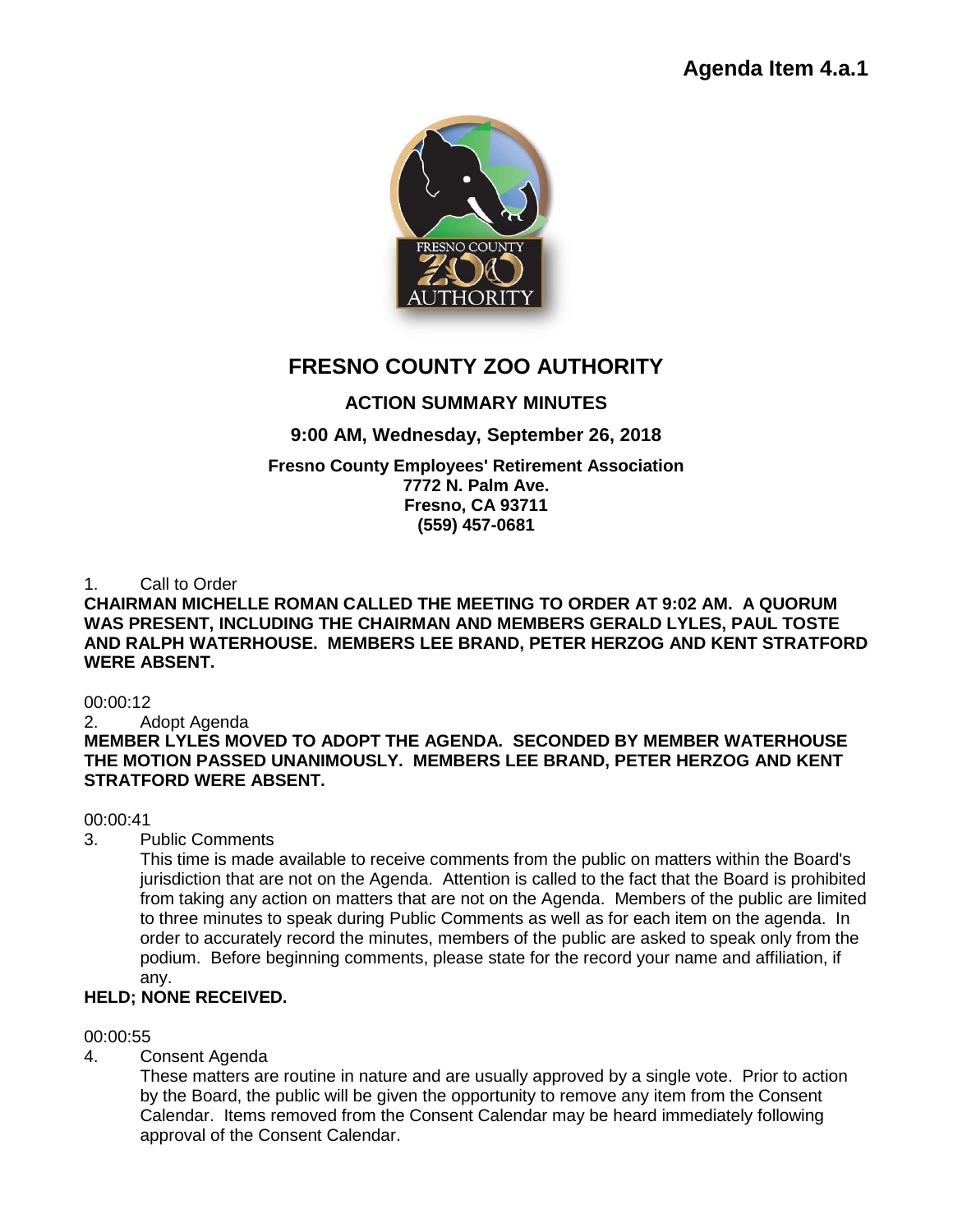- a. Review and approve minutes of August 29, 2018
- b. Review and approve payment of County of Fresno Financial Reporting and Audits staff invoice for Professional and Specialized Services in the amount of \$\$6,568.76 for June, July and August 2018
- c. Receive Treasurer's Report for August 2018

#### **MR. HERZOG ARRIVED DURING ITEM 4.**

**MEMBER WATERHOUSE MOVED FOR APPROVAL OF THE CONSENT CALENDAR. SECONDED BY MEMBER LYLES, THE MOTION PASSED UNANIMOUSLY. MEMBERS LEE BRAND, AND KENT STRATFORD WERE ABSENT.**

### 00:01:35

5. Receive Fresno Chaffee Zoo Director's report

**RECEIVED; CHIEF FINANCIAL DIRECTOR RICHARD TREATCH REPORTED:**

- **ZOO DIRECTORS AND SENIOR STAFF ARE ATTENDING THE AZA CONFERENCE IN SEATTLE.**
- **COOLER WEATHER AND EVENT SEASON CREATE A VERY BUSY TIME OF YEAR; 20,000 VISITORS OVER LAST YEAR-TO-DATE; SUCCESSFUL SAFARI NIGHT FUND RAISER.**
- **ANXIOUSLY AWAITING TWO OR THREE ELEPHANTS FROM DALLAS, CURRENTLY BEING TRAINED FOR THE TRIP BY DALLAS AND CHAFFEE ZOO STAFF.**
- **A RECENT INTRUDER TO THE LION EXHIBIT WAS MANAGED VERY SUCCESSFULLY BY ZOO STAFF AND POLICE.**

### 00:05:11

6. Receive Fresno's Chaffee Zoo Corporation Financial report for July 2018 **RECEIVED; CHIEF FINANCIAL DIRECTOR RICHARD TREATCH REPORTED:**

- **JULY ATTENDANCE WAS LOW DUE TO HEAT AND POOR AIR QUALITY FROM FIRES; HOWEVER, AUGUST AND SEPTEMBER WERE STRONG.**
- **ADMISSION PRICE INCREASES IMPROVED SELF-GENERATED REVENUE OVER LAST YEAR AND JULY YEAR TO DATE EXPENSES WERE 14.6% UNDER BUDGET.**
- **REVENUE IS ALSO STRONG FROM MEMBERSHIPS, GIFT SHOP AND EVENTS.**

### 0:07:45

7. Approve Fresno's Chaffee Zoo Corporation's request for Measure Z Capital funds totaling \$3,691,710 for design through construction documents for the Asia Exhibit

**RICHARD TREATCH GAVE AN OVERVIEW OF THE PROJECT, THE PLAN TO HAVE DOCUMENTS COMPLETE BY EARLY 2019, AND TO BEGIN THE ESTIMATED 18-MONTH CONSTRUCTION PROJECT IN THE MIDDLE OF THE YEAR. HE EXPLAINED THE DEFINITION OF "INTERPRETATION" AS SEEN IN ATTACHMENT C, AND MAY HAVE AN UPDATE AT THE NEXT MEETING ON CITY OF FRESNO PLAN CHECK FEES, (ATTACHMENT D) THAT ARE VARIABLE AND DEPEND ON THE FINAL DESIGN. HE RESPONDED TO THE QUESTIONS OF CHAIRMAN ROMAN AND BOARD COORDINATOR CATHY CROSBY THAT THE RYAN LIGGETT PROJECT MANAGEMENT PROPOSAL (ATTACHMENT B) DID NOT HAVE A SCOPE OF WORK OR PROVIDE SUFFICIENT DETAIL TO BILL AGAINST, NOR WERE INVOICES FOR PROJECTS CURRENTLY OVERSEEN BY MR. LIGGETT SUFFICIENTLY DETAILED. MR. TREATCH PROVIDED A CONTRACT TO AUTHORITY STAFF YESTERDAY, AND SAID ZOO STAFF HAS BEEN WORKING WITH MR. LIGGETT TO PROVIDE BETTER BILLING, AND WILL CONTINUE TO WORK TO REFINE IT TO THE AUTHORITY'S SATISFACTION. CHAIRMAN ROMAN COMMENTED ON THE VAGUE PROPOSAL IN THE FUNDING REQUEST MATERIALS. MR. TREATCH AGREED**